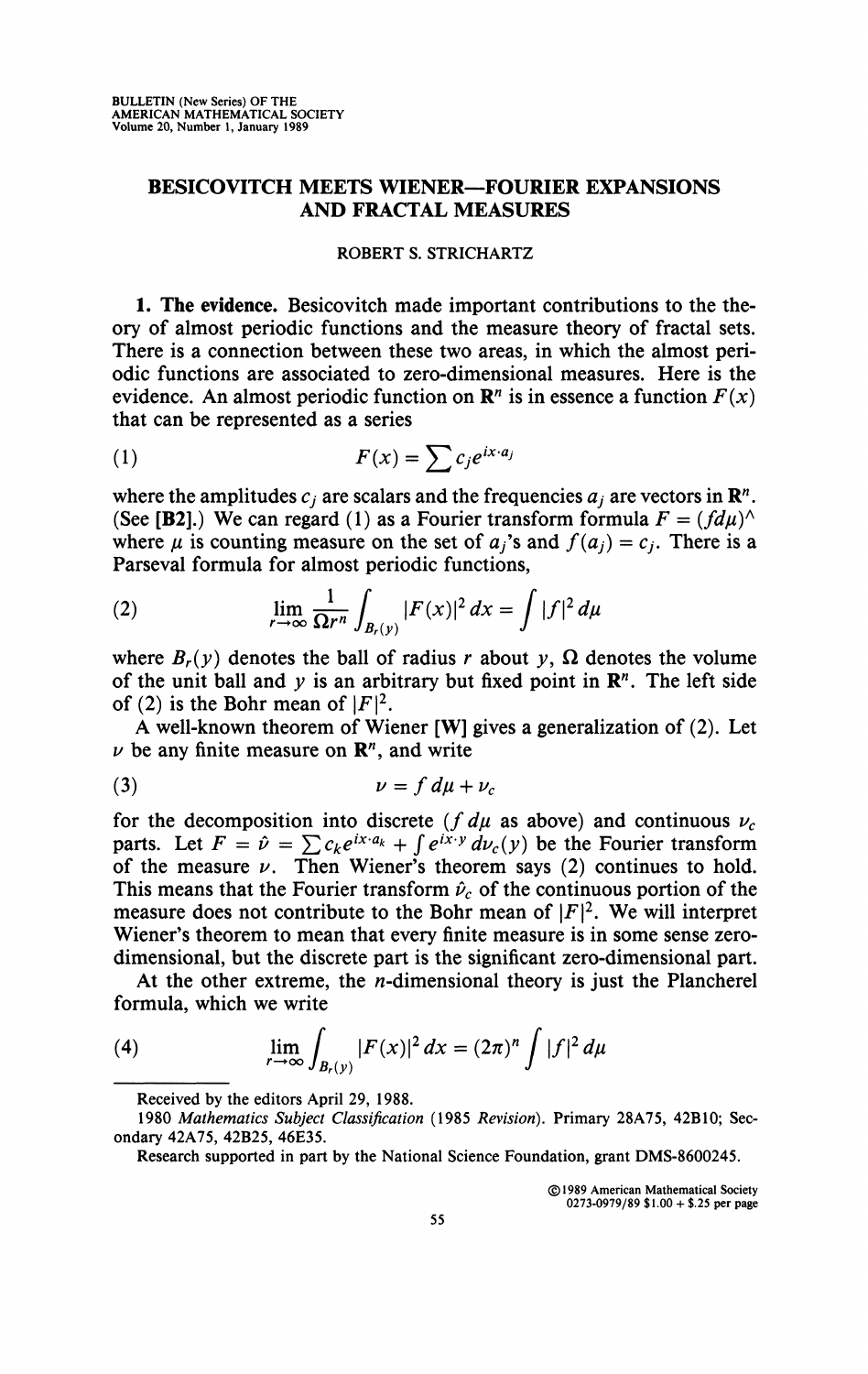where  $d\mu = dx$ , Lebesgue measure, and  $F(x) = \int e^{ix \cdot y} f(y) dy$ , the Fourier transform of  $f du$ . Doesn't (4) resemble (2)? Another piece of evidence is the formula

(5) 
$$
\lim_{r \to \infty} \frac{1}{r} \int_{B_r(y)} |F(x)|^2 dx = 2(2\pi)^{n-1} \int |f|^2 d\mu
$$

if  $d\mu$  is the  $n-1$ -dimensional surface measure on a sphere, and

$$
F(x) = \int e^{ix \cdot y} f(y) d\mu(y).
$$

This is proved in **[Strl],** and every closely related results are in **[AH].** 

**2. The naive conjectures.** It seems that we are looking for a formula of the form

(6) 
$$
\lim_{r \to \infty} \frac{1}{r^{n-\alpha}} \int_{B_r(y)} |F(x)|^2 dx = c_\alpha \int |f|^2 d\mu
$$

where  $F(x) = \int e^{ix \cdot y} f(y) d\mu(y)$  is the Fourier transform of  $f d\mu$  and  $\mu$ is some sort of  $\alpha$ -dimensional measure, for  $0 \leq \alpha \leq n$ . Now there is a well-known a-dimensional measure, called the *Hausdorff measure* (see Falconer **[F]** for an extremely readable exposition), which we denote  $\mu_{\alpha}$ . Since  $\mu_{\alpha}$  is not  $\sigma$ -finite we will usually want to restrict it to a set E so that  $\mu_{\alpha|E}$  is  $\sigma$ -finite. The first naive conjecture is that (6) should hold if  $\mu = \mu_{\alpha|E}$  and  $f \in L^2(d\mu)$ . This would nicely generalize (2), (4), and (5), but it doesn't explain Wiener's theorem. Thus we look for a more general class of a-dimensional measures. We say that a Borel measure is *locally uniformly a-dimensional* **if** 

(7) 
$$
\mu(B_r(y)) \leq cr^{\alpha} \quad \text{for all } r \leq 1 \text{ and all } y.
$$

This easily implies that  $\mu$  is absolutely continuous with respect to  $\mu_{\alpha}$ , but since  $\mu_{\alpha}$  is not  $\sigma$ -finite the Radon-Nikodym theorem does not apply. Instead we have the following substitute.

**THEOREM** 1.  $\mu = \varphi \, d\mu_\alpha + \mu'$  where  $\mu'$  has the property  $\mu_\alpha(A) < \infty$  implies  $\mu'(A) = 0.$ 

This is the analogue of (3) when  $\alpha = 0$ , so a naive conjecture for the analogue of Wiener's theorem would say

(8) 
$$
\lim_{r \to \infty} \frac{1}{r^{n-\alpha}} \int_{B_r(y)} |F(x)|^2 dx = c_\alpha \int_E |f|^2 d\mu_\alpha
$$

if  $\mu = \mu_{\alpha|E} + \mu'$ ,  $F = (f \, d\mu)$ <sup>'</sup> (for simplicity we take  $\varphi = \chi_E$ , since we can absorb the  $\varphi$  into the f. Although the  $\mu'$  component becomes negligible in the limit, it will contribute something along the way, so we might also conjecture

(9) 
$$
\sup_{r\geq 1}\frac{1}{r^{n-\alpha}}\int_{B_r(y)}|F(x)|^2\,dx\leq c\int|f|^2\,d\mu.
$$

We will actually be able to establish this last conjecture for all locally uniformly  $\alpha$ -dimensional measures; the other conjectures will have to be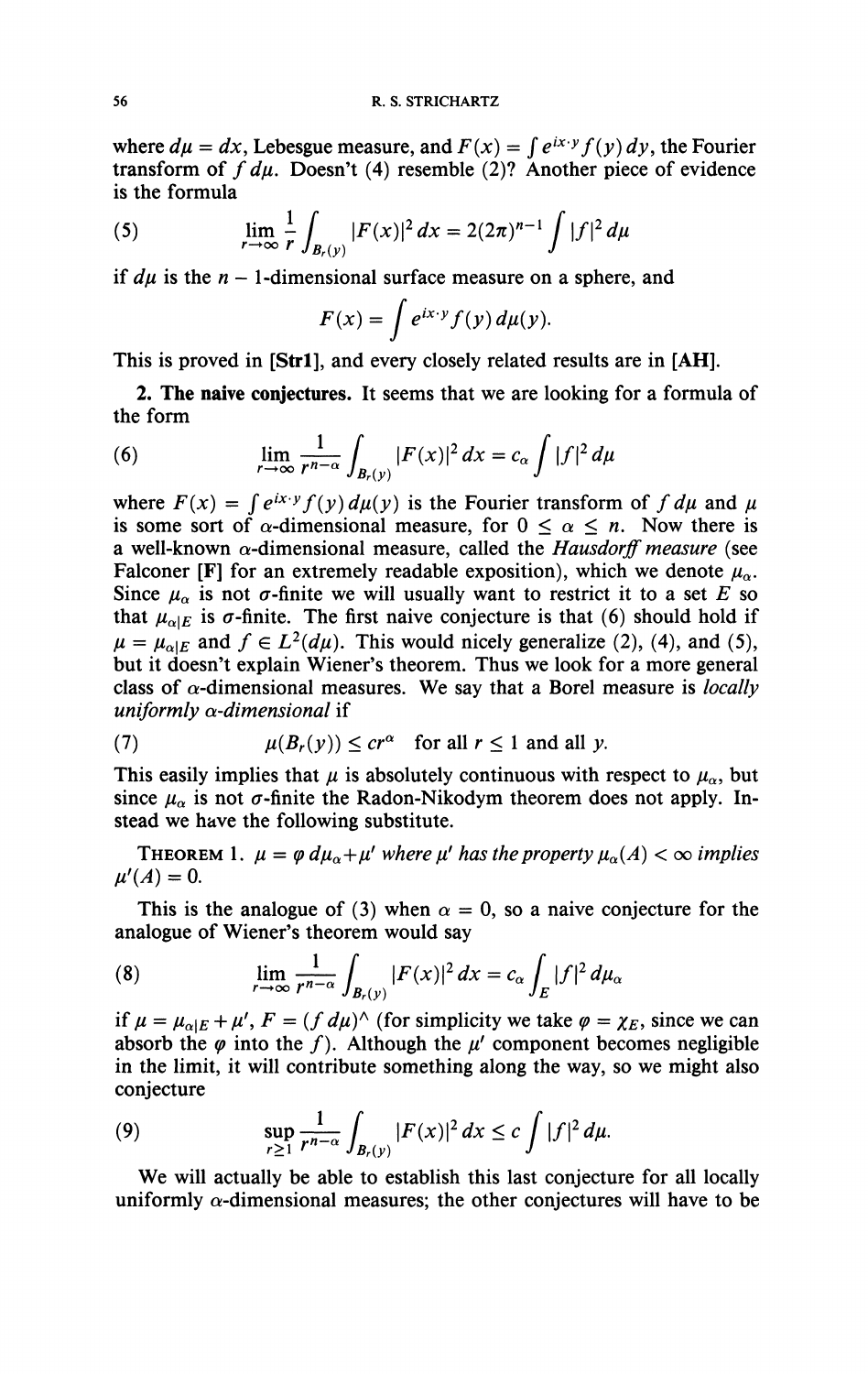substantially modified. However, we should also note that the condition that  $\mu$  be locally uniformly  $\alpha$ -dimensional already represents a retreat from the greatest possible generality. For example, it is not true that  $\mu_{\alpha|E}$  necessarily satisfies this condition, even if  $\mu(E) < \infty$  and even if *E* satisfies other regularity conditions (see below). But there is a theorem of Besicovitch (see [F]) that asserts that every Borel set G such that  $\mu_{\alpha}(G) = +\infty$ contains E such that  $0 < \mu_{\alpha}(E) < \infty$  and  $\mu_{\alpha|E}$  is locally uniformly  $\alpha$ dimensional; thus there are many examples. When  $\alpha = 0$  the condition is just that  $\mu(B_1(x))$  be uniformly bounded, so there are some almost periodic functions (whose frequencies have finite limit points) which do not fall into the scope of our results. On the other hand, (9) is not valid for all almost periodic functions.

**3. The results.** From now on we assume that  $\mu$  is a locally uniformly  $\alpha$ -dimensional measure and  $0 \leq \alpha \leq n$ .

**THEOREM** 2. There exists a constant c such that (9) holds for  $F =$  $(f\,d\mu)$ <sup>*A*</sup> and all  $f \in L^2(d\mu)$ .

The proof is based on a maximal theorem. Define

(10) 
$$
m_{\alpha} f(x) = \sup_{0 < t \leq 1} t^{-\alpha} \int_{B_{t}(x)} |f| d\mu.
$$

**THEOREM 3.** The operator  $f \to m_\alpha f$  is bounded on  $L^p(d\mu)$  for  $1 < p \leq$  $\infty$  and satisfies a weak- $L^1(d\mu)$  estimate.

The proof of Theorem 3 is almost a verbatim repeat of one of the proofs of the Hardy-Littlewood maximal theorem [G, pp. 39-43] using the Besicovitch covering lemma which is purely geometric and makes no reference to a measure. To prove Theorem 2 we observe that  $f d\mu$  is a tempered distribution so  $(f \, d\mu)^\wedge$  is well defined. It is technically easier to deal with Gaussian averages

$$
t^{(n-\alpha)/2}\int e^{-t|x|^2}|F(x)|^2 dx
$$

as  $t \rightarrow 0$ , and it is immediate that (9) follows from

(11) 
$$
\sup_{0 < t \le 1} t^{(n-\alpha)/2} \int e^{-t|x|^2} |F(x)|^2 dx \le c \int |f|^2 d\mu.
$$

The point is that we can write

(12) 
$$
t^{(n-\alpha)/2} \int e^{-t|x|^2} |F(x)|^2 dx
$$

$$
= ct^{-\alpha/2} \iint e^{-|x-y|^2/4t} f(x) \overline{f(y)} d\mu(x) d\mu(y)
$$

and it is routine to estimate

$$
\left|t^{-\alpha/2}\int e^{-|x-y|^2/4t}f(x)\,d\mu(x)\right|\leq c m_\alpha f(y).
$$

This yields (11) using Theorem 3.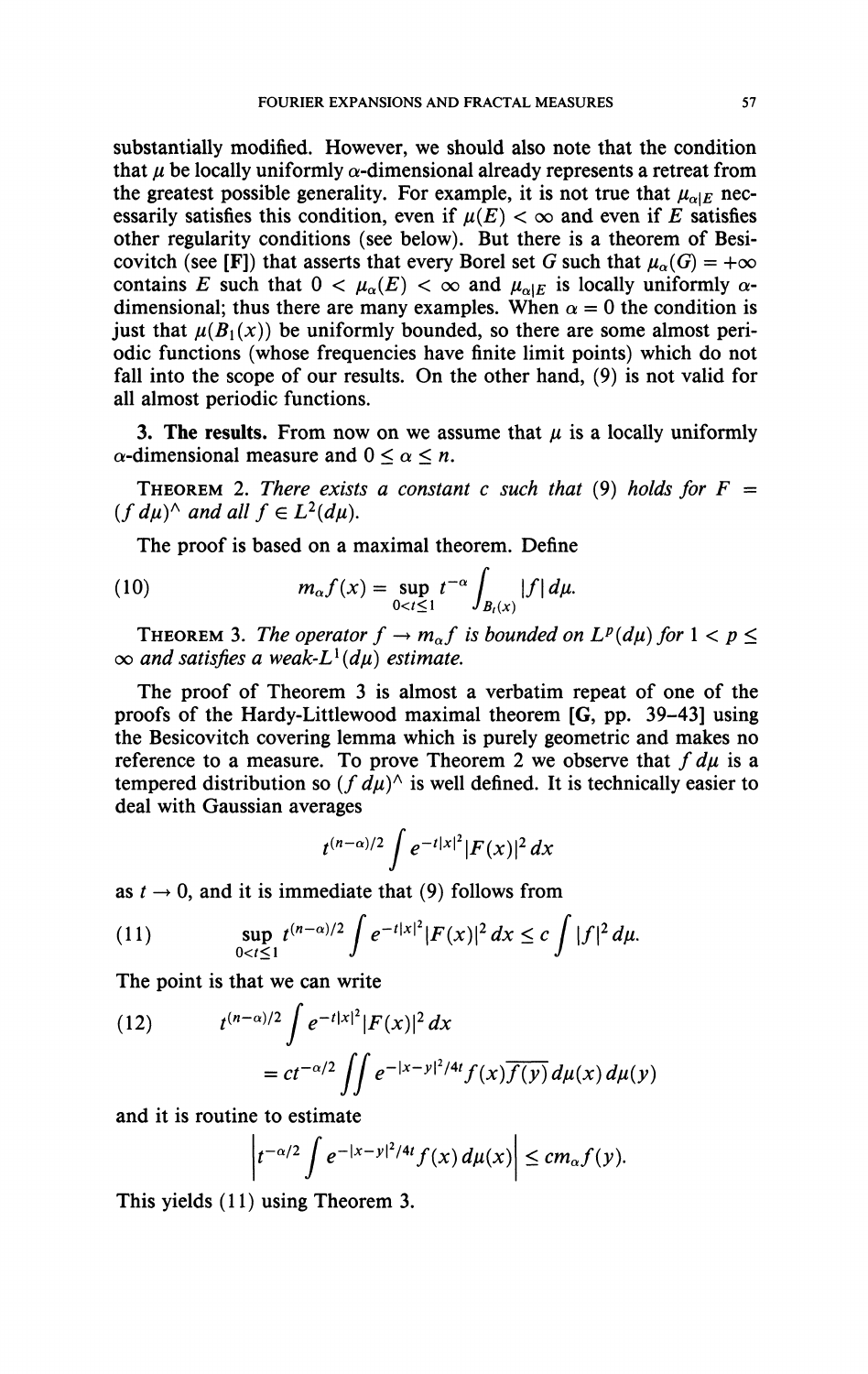**Concerning the conjectures (6) and (8), we have to give up the hope of obtaining exact identities in most cases and settle for inequalities. First we look at upper bounds.** 

**THEOREM 4.** *There exist a constant c such that* 

(13) 
$$
\limsup_{r \to \infty} \frac{1}{r^{n-\alpha}} \int_{B_r(y)} |F(x)|^2 dx \leq c \int_E |f|^2 d\mu_\alpha
$$

*if*  $\mu = \mu_{\alpha|E} + \mu'$  is the decomposition in Theorem 1, and  $f \in L^2(d\mu)$ .

**In order to describe lower bounds we need some more definitions. The**  *upper* and *lower densities*  $\overline{D}_\alpha(\mu, x)$  and  $\underline{D}_\alpha(\mu, x)$  are defined to be the respective limsup and liminf of  $(2r)^{-\alpha} \mu(B_r(x))$  as  $r \to 0$ . An  $\alpha$ -dimensional set *E* is called *regular* if  $\overline{D}_{\alpha}(\mu_{\alpha|E}, x) = \underline{D}_{\alpha}(\mu_{\alpha|E}, x) = 1$  for  $\mu_{\alpha}$ -almost every *x* in *E*. Regular sets are very rare (in particular, they only occur if  $\alpha$  is an **integer), so we define a weaker notion of** *quasi-regular* **set by the condition**   $\underline{D}_{\alpha}(\mu_{\alpha|E}, x) \geq c > 0$  for  $\mu_{\alpha}$ -almost every *x* in *E*. For example, the usual **Cantor set is quasi-regular, as are all self-similar fractals.** 

**THEOREM 5.** *Under the hypotheses of Theorem* **4,** *if in addition E is regular then* **(8)** *holds, while if E is only quasi-regular then* 

(14) 
$$
\liminf_{r \to \infty} \frac{1}{r^{n-\alpha}} \int_{B_r(y)} |F(x)|^2 dx \geq c \int_E |f|^2 d\mu_{\alpha}.
$$

When  $\alpha$  is an integer and E is a  $C^1$  manifold, these results are essentially **contained in [AH].** 

**The proof of these theorems is again based on ( 12). As before we reduce the proof to the analogous statements for Gaussian averages. Theorem 2 shows that we may apply the dominated convergence theorem provided we can say something about the limiting behavior of** 

(15) 
$$
t^{-\alpha/2} \int e^{-|x-y|^2/4t} f(x) d\mu(x) \text{ as } t \to 0.
$$

**But (15) is equal to** 

$$
\frac{1}{2}t^{-1-\alpha/2}\int_0^\infty \left(\int_{B_r(y)}f\,d\mu\right)e^{-r^2/4t}r\,dr
$$

**by calculus, and we know** 

$$
\lim_{r \to 0} \mu(B_r(y))^{-1} \int_{B_r(y)} f \, d\mu = f(y)
$$

**//-almost everywhere (this is a biproduct of the proof of Theorem 3, and essentially due to Besicovitch [Bl]). Thus we expect the behavior of (15)**  as  $t \rightarrow 0$  to be

(16) 
$$
\frac{1}{2}f(y)\int_0^{\infty}r^{-\alpha}\mu(B_r(y))r^{1+\alpha}t^{-1-\alpha/2}e^{-r^2/4t}\,dr,
$$

which shows clearly the role of the upper and lower densities. Since it is known that  $\overline{D}_{\alpha}(\mu_{\alpha}, y) \leq 1$  for  $\mu_{\alpha}$ -almost every y in E [F], and we show